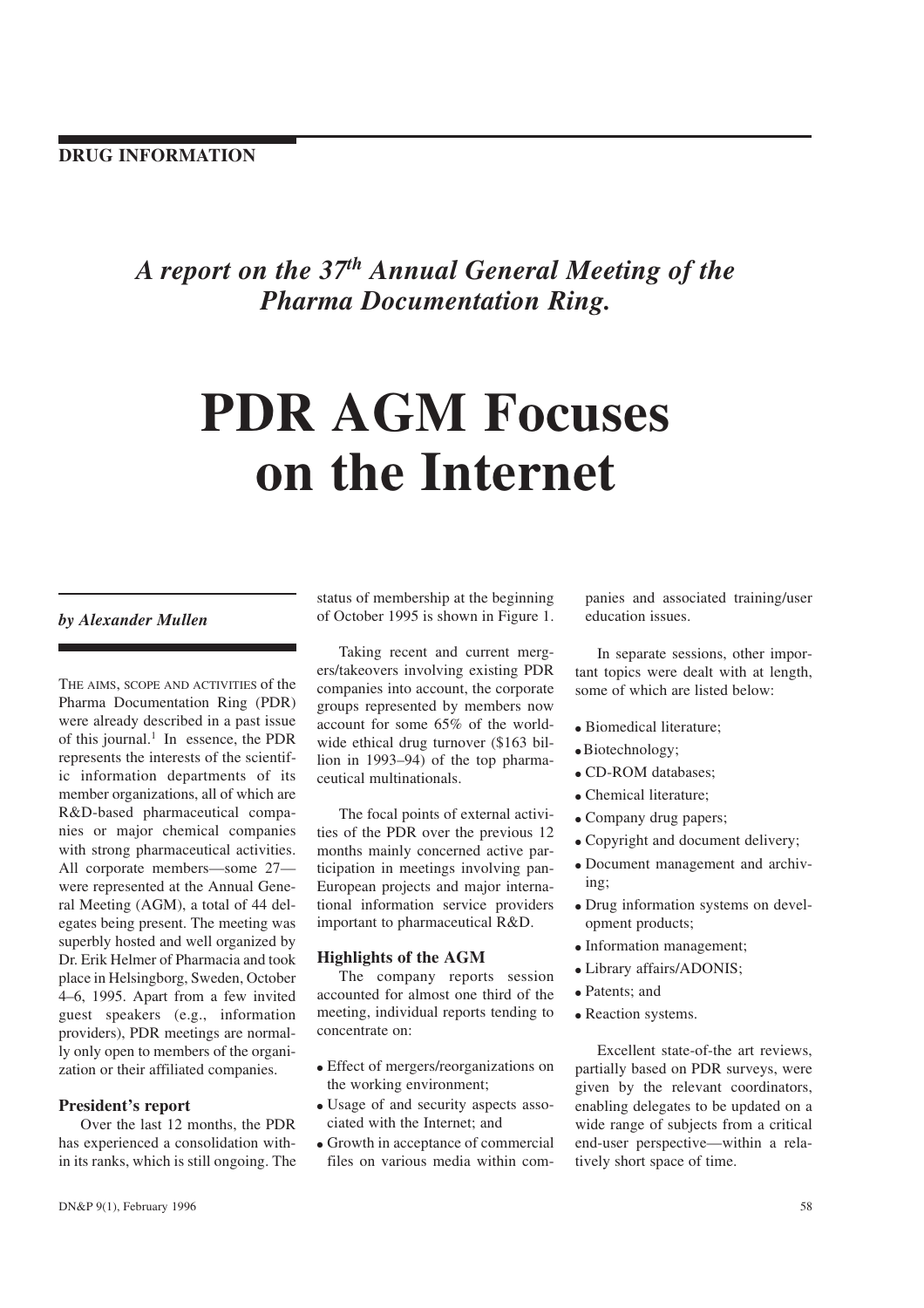

Fig. 1. "Ring" of PDR companies.

#### Core topic: Internet

Each AGM focuses on a major "hot" topic of relevance to PDR members. In this very well organized core session, "Internet-A Pragmatic Approach," organized by Dr. E. Mernke of Boehringer Mannheim, fascinating insight was provided into major resources of relevance to the R&Dbased pharmaceutical industry. The different approaches/policies used to facilitate end-user access to the "information highway" by member companies formed the main thrust of this session. In addition, the spread of internal WWW/HTML (World Wide Web/ Hypertext Markup Language) technology for applications (e.g., front-ends to internal text files, etc.) within companies is rapidly gaining a foothold the so-called "Intranet." A key development will be the implementation of user-friendly WWW browsers (e.g., Netscape) as client front-ends to internal servers. This trend will undoubtedly continue to gain acceptance within the pharmaceutical industry.

### Drug information systems on development products

To give an example of a presentation made on one of the PDR topics previously mentioned, part of the report on "Drug Information Systems" on Development Products" will be briefly outlined here.

Figure 2 presents a brief overview of the commercial files currently being used in-house by PDR companies. These files, which stem from eight different producers, are all substance- or development product-based (i.e., a record in the database generally corresponds to a compound).

As Derwent's SDF was one of the first files of its genre, it is not surprising to find it present in some 22 of the 27 PDR companies that participated in the survey in May 1995, even though this ranking probably does not reflect its relative level of usage within member companies. Thereafter follow R&D Focus (IMS) with 19 and

Pharmaprojects (PJB Publications) with 13 installations. Together with the Pharmastructures file (PJB Publications), these four files account for almost two thirds of the area of the above chart.

Some 15 files are present in one or more PDR companies. Except for MDDR (MDL Information Systems Drug Data Report) and IMS's Drug Launches, the remaining files are present in a maximum of five companies.

The trend in the use of these files by PDR companies over the last few years was also discussed during this session. The degree of overlap between the different files was analyzed at the meeting, some of the results also being presented at the International Chemical Information Conference held in Nîmes, France, in October 1995.

One example of an analysis of the coverage of the different files is presented below.

#### Comparison of coverage of NME EXPRESS with four other selected commercial files

The obvious question crops up when looking at the spectrum of databases available-do we really need them all, is there not a high degree of overlap?

At the beginning of 1995, the overlap of a monthly update of Prous Science's NME EXPRESS database (with some 64 compounds from November 1994) was compared with that of four other files shown in the previous figure (Fig. 2). Almost 25%  $(19)$  of the "new molecular entities" all with test compound numbers reported in NME EXPRESS were not to be found in the corresponding version of Conference Fast Track, Pharmaprojects, R&D Focus or the SDF.

The sources used by Prous Science for NME EXPRESS are reported to be the latest journal literature, scientific congresses, company press releases, etc.